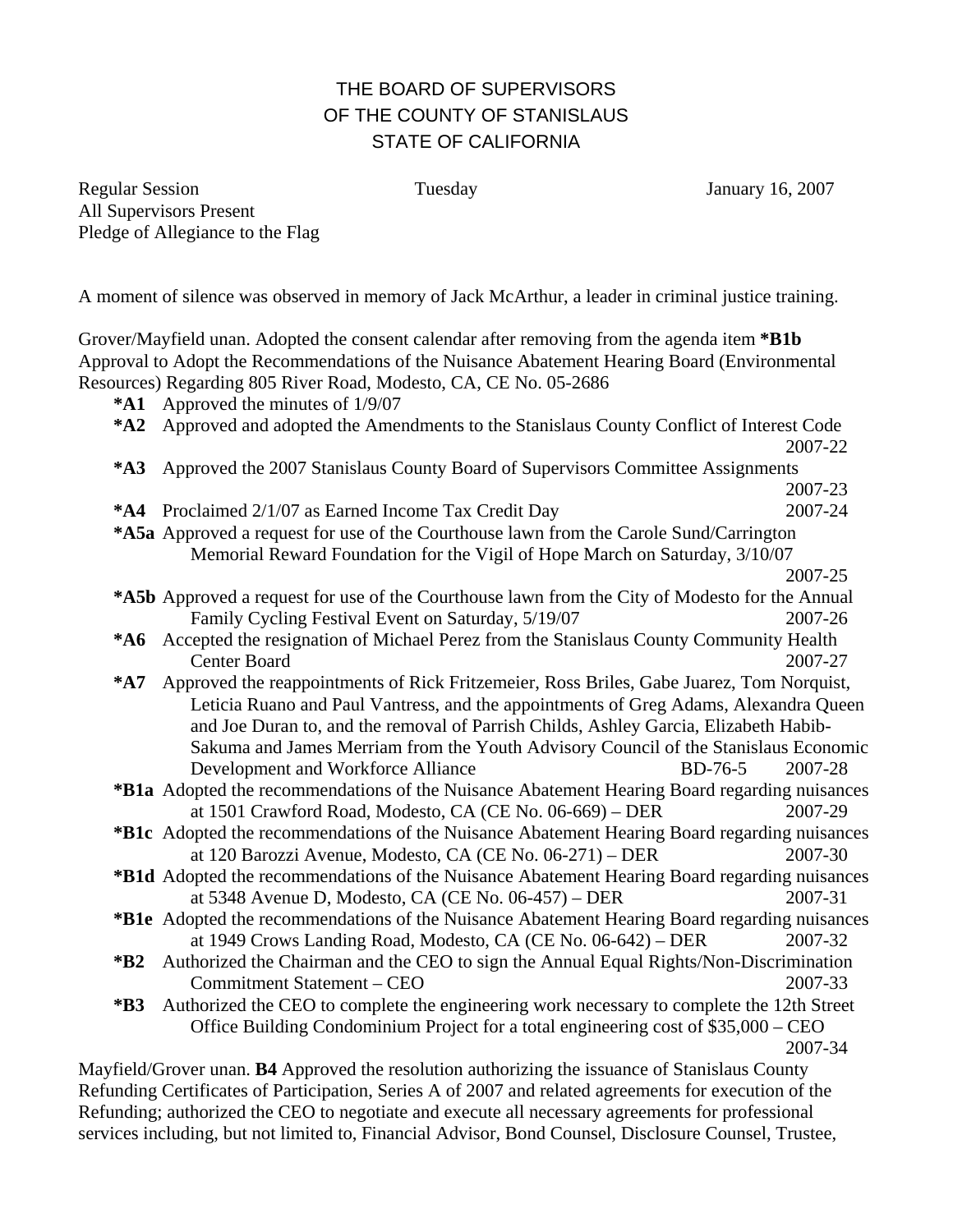Verification Agent, Escrow Agent, Title Insurer and Rating Agency; approved the forms of the Site leases, Lease agreement, Trust agreements, Escrow agreements, Assignment agreement, Continuing Disclosure agreement, Notice of Sale, Termination agreements, and Purchase agreement with respect to the execution and delivery of County of Stanislaus Refunding Certificates of Participation Series A of 2007; authorized the execution and delivery of such Series A certificates evidencing principal in an aggregate amount of not to exceed \$50,000,000; authorized the execution of necessary documents and certificates and related actions in connection therewith; and, approved the form of the Preliminary Official Statement and authorized the CEO and/or approved Designated Officers of the County to make whatever changes are necessary to deem it final for distribution to prospective purchasers of the certificates and to further authorize delivery of a final official statement to actual purchasers of the certificates – CEO 2007-35

## **Recessed to sit as the Stanislaus County Capital Improvements Financing Authority at 6:44 p.m.**

Mayfield/DeMartini unan. Approved the consent calendar

**6:40pm** (**\*II-A**) Approved the Stanislaus County Capital Improvements Financing Authority electing the Chairman of the Board of Supervisors as the Chairman of the Authority and Vice-Chairman of the Board of Supervisors as the Vice-Chairman of the Authority 2007-36

## **6:40pm** (**\*II-B**) Approved the Minutes of 11/15/05

Mayfield/Grover unan. **6:40pm** (**III-A**) Approved the resolution authorizing the issuance of Stanislaus County Refunding Certificates of Participation, Series A of 2007 and related agreements for execution of the Refunding; approved the forms of the Site leases, Lease agreement, Trust agreements, Escrow agreements, Assignment agreement, Continuing Disclosure agreement, Notice of Sale, Termination agreements, and Purchase agreement with respect to the execution and delivery of County of Stanislaus Refunding Certificates of Participation Series A of 2007; authorized the execution and delivery of such Series A certificates evidencing principal in an aggregate amount of not to exceed \$50,000,000; authorized the execution of necessary documents and certificates and related actions in connection therewith; and, approved the form of the Preliminary Official Statement and authorized the approved designated officers of the Stanislaus County Capital Improvements Financing Authority to make whatever changes are necessary to deem it final for distribution to prospective purchasers of the certificates and to further authorize delivery of a final official statement to actual purchasers of the certificates – CEO 2007-37

## **Reconvened as the Stanislaus County Board of Supervisors at 6:45 p.m.**

**Corr 1** Referred to the HSA, Children and Families Commission, CSA, and to the Superintendent of Schools, a copy of the Children Now 2006-07 *California Report Card: The State of the State's Children*.

**Corr 2** Referred to the Department of Planning and Community Development, a notification from the State Department of Parks and Recreation Office of Historic Preservation regarding the placing of Dr. Robert and Mary Walton's house on the National Register of Historic Places.

**Corr 3** Acknowledged receipt of claims and referred to the CEO-Risk Management Division the following claims: Ramiro Garcia, Jr., Ruby Garcia, Estate of Ramiro Garcia.

Supervisor DeMartini noted that on 1/17/07 the Crows Landing Air Facility Steering Committee will be meeting to review two proposals from developers.

Supervisor Grover noted that he, along with other Supervisors, represented the Board at the last StanCOG meeting.